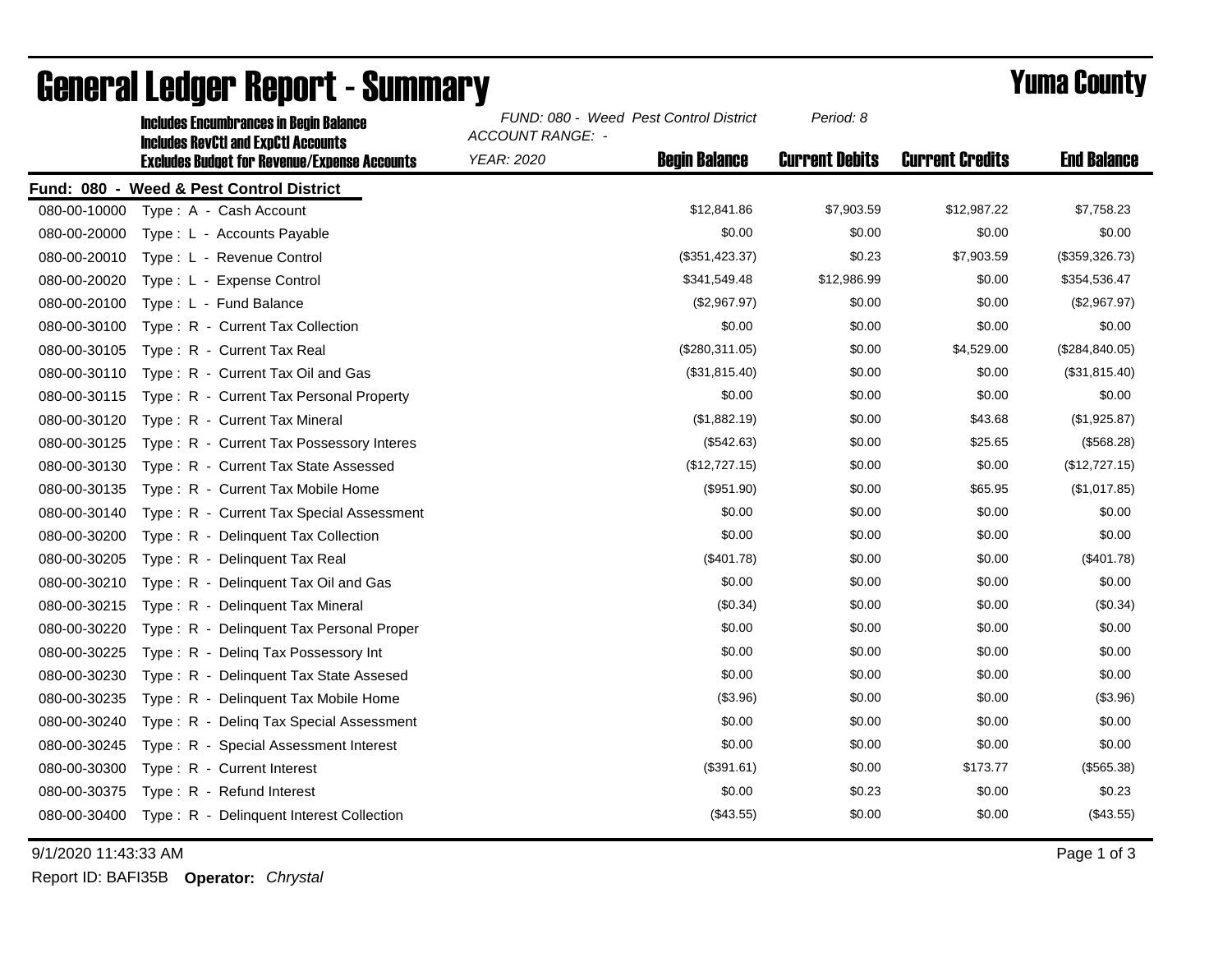|              | Includes Encumbrances in Begin Balance<br>Includes RevCtI and ExpCtI Accounts |                                                     |                                          | FUND: 080 - Weed Pest Control District<br>ACCOUNT RANGE: - |                       |                                  |                    |
|--------------|-------------------------------------------------------------------------------|-----------------------------------------------------|------------------------------------------|------------------------------------------------------------|-----------------------|----------------------------------|--------------------|
|              |                                                                               | <b>Excludes Budget for Revenue/Expense Accounts</b> | YEAR: 2020                               | <b>Begin Balance</b>                                       | <b>Current Debits</b> | <b>Current Credits</b>           | <b>End Balance</b> |
|              |                                                                               | Fund: 080 - Weed & Pest Control District            |                                          |                                                            |                       |                                  |                    |
| 080-00-30500 |                                                                               | Type: R - Miscellaneous Collections                 |                                          | (\$188.42)                                                 | \$0.00                | \$0.00                           | (\$188.42)         |
| 080-00-31305 |                                                                               | Type: R - Wildlife Impact Assistance                |                                          | (\$184.47)                                                 | \$0.00                | \$0.00                           | (\$184.47)         |
| 080-00-31310 |                                                                               | Type: R - DOI-PILT PAYMENT                          |                                          | (\$73.31)                                                  | \$0.00                | \$0.00                           | (\$73.31)          |
| 080-00-32100 |                                                                               | $Type: R - Transfers In$                            |                                          | \$0.00                                                     | \$0.00                | \$0.00                           | \$0.00             |
| 080-00-33000 |                                                                               | $Type: R - Auto Tax B Collection$                   |                                          | (\$16,010.00)                                              | \$0.00                | \$2,083.20                       | (\$18,093.20)      |
| 080-00-33100 |                                                                               | Type: R - Auto Tax A & F Collection                 |                                          | (\$5,895.61)                                               | \$0.00                | \$982.34                         | (\$6,877.95)       |
| 080-00-33407 | $Type: R - PCAC$                                                              |                                                     |                                          | \$0.00                                                     | \$0.00                | \$0.00                           | \$0.00             |
| 080-00-49100 |                                                                               | Type $: X - T$ reasurer Fees                        |                                          | \$9,874.04                                                 | \$145.13              | \$0.00                           | \$10,019.17        |
| 080-00-49401 |                                                                               | Type: X - Transfer Out                              |                                          | \$0.00                                                     | \$0.00                | \$0.00                           | \$0.00             |
| 080-00-49500 |                                                                               | Type: X - Checks Written / ACH Transfer             |                                          | \$331,675.44                                               | \$12,841.86           | \$0.00                           | \$344,517.30       |
|              |                                                                               |                                                     | Fund: 080 - Weed & Pest Control District | (\$9,873.89)<br>Totals :                                   | \$33,878.03           | \$28,794.40                      | (\$4,790.26)       |
|              |                                                                               | <b>Total Fund Revenues:</b>                         | \$7,903.36                               | <b>Total Fund Expenses:</b>                                | \$12,986.99           | <b>Net Revenue Over Expense:</b> | ( \$5,083.63)      |

## General Ledger Report - Summary **Example 2018** Yuma County